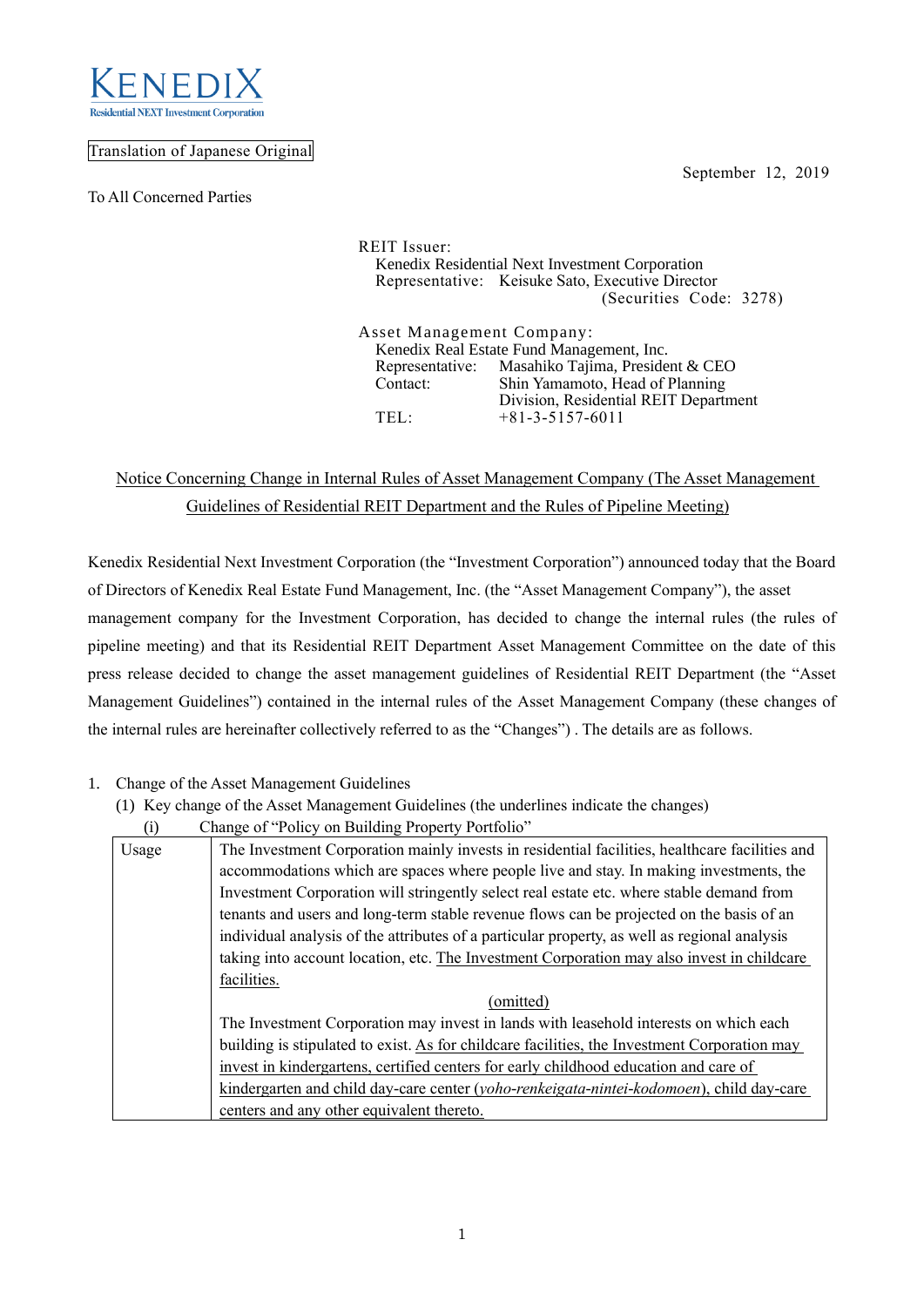

| (ii)<br>Change of "Investment Ratio for Property Categories (based on acquisition price)" |                          |                             |                                              |                |  |
|-------------------------------------------------------------------------------------------|--------------------------|-----------------------------|----------------------------------------------|----------------|--|
| Usage                                                                                     |                          |                             | <b>Target Investment</b>                     |                |  |
|                                                                                           |                          |                             |                                              | Ratio          |  |
| Classification                                                                            |                          | Rental Housing              | Rental housing                               |                |  |
|                                                                                           | Residential              | <b>Rental Housing</b>       | Serviced apartments, company rental          |                |  |
|                                                                                           | Facilities               | with Facility               | housing, student dormitories and             | $60\%$ or more |  |
|                                                                                           |                          | Operators                   | apartments, shot-term apartments, etc.       |                |  |
|                                                                                           | Healthcare<br>Facilities | Senior Living<br>Facilities | Private senior homes, serviced senior        |                |  |
|                                                                                           |                          |                             | housing, apartments for the elderly, group   |                |  |
|                                                                                           |                          |                             | homes for elderly with cognitive             |                |  |
|                                                                                           |                          |                             | impairment, small multi-function facilities, | $30\%$ or less |  |
|                                                                                           |                          |                             | daycare facilities, etc.                     |                |  |
|                                                                                           |                          | <b>Medical Facilities</b>   | Hospitals, clinics, medical malls, nursing   |                |  |
|                                                                                           |                          |                             | and health facilities, etc.                  |                |  |
|                                                                                           | Accommodations           |                             | Hotels, etc.                                 | $20\%$ or less |  |
|                                                                                           | Others                   |                             | Land with leasehold interests on which       |                |  |
|                                                                                           |                          |                             | buildings are stipulated to exist or         | $10\%$ or less |  |
|                                                                                           |                          |                             | childcare facilities, etc.                   |                |  |

## (ii) Change of "Investment Ratio for Property Categories (based on acquisition price)"

#### (iii) Change of "Financial Policy"

| Financing: Equity | When issuing additional investment units for the purpose of arrangements of          |
|-------------------|--------------------------------------------------------------------------------------|
|                   | various funds, the Investment Corporation carefully considers its ratio of           |
|                   | interest-bearing debt to the total value of our assets, the timing of acquisition of |
|                   | real estate, etc., and dilution of its investment units. In addition, the Investment |
|                   | Corporation decides acquisition of its own investment units after comprehensively    |
|                   | considering a change in the price of the investment unit and analysis on the market  |
|                   | environment.                                                                         |

## (2) Reason for the Change of the Asset Management Guidelines

(i) Adding childcare facilities to investment target

The Investment Corporation makes investments in a broad range of properties, including residential facilities, healthcare facilities, and accommodations, where people live and stay. The objective is to maximize the unitholders' value by receiving consistent rental revenues while steadily increasing the volume of invested assets. This change of the Asset Management Guidelines is to add to the three main investment categories above "childcare facilities" which include kindergartens, certified centers for early childhood education and care of kindergarten and child day-care center (*yoho-renkeigata-nintei-kodomoen*) and child day-care centers as its subordinate investment category. Such childcare facilities are also "spaces where people live and stay," and are considered to have a high affinity with residential facilities which are essential to the portfolio of the Investment Corporation.

Because it is expected that there will be an increasing demand for childcare facilities as a part of measures for low birthrate and longevity in Japan which is facing a demographic issue, the Asset Management Company considers childcare facilities a promising asset class which could be reflected in the medium to long term real-estate value of the facilities through consistent rental revenues. The Asset Management Company also considers that investment into childcare facilities by REIT which holds assets in the long term may encourage supply of childcare facilities in the future; hence, such investment also carries social significance in meeting needs for childcare facilities above. Therefore, it is decided to make such change above in order to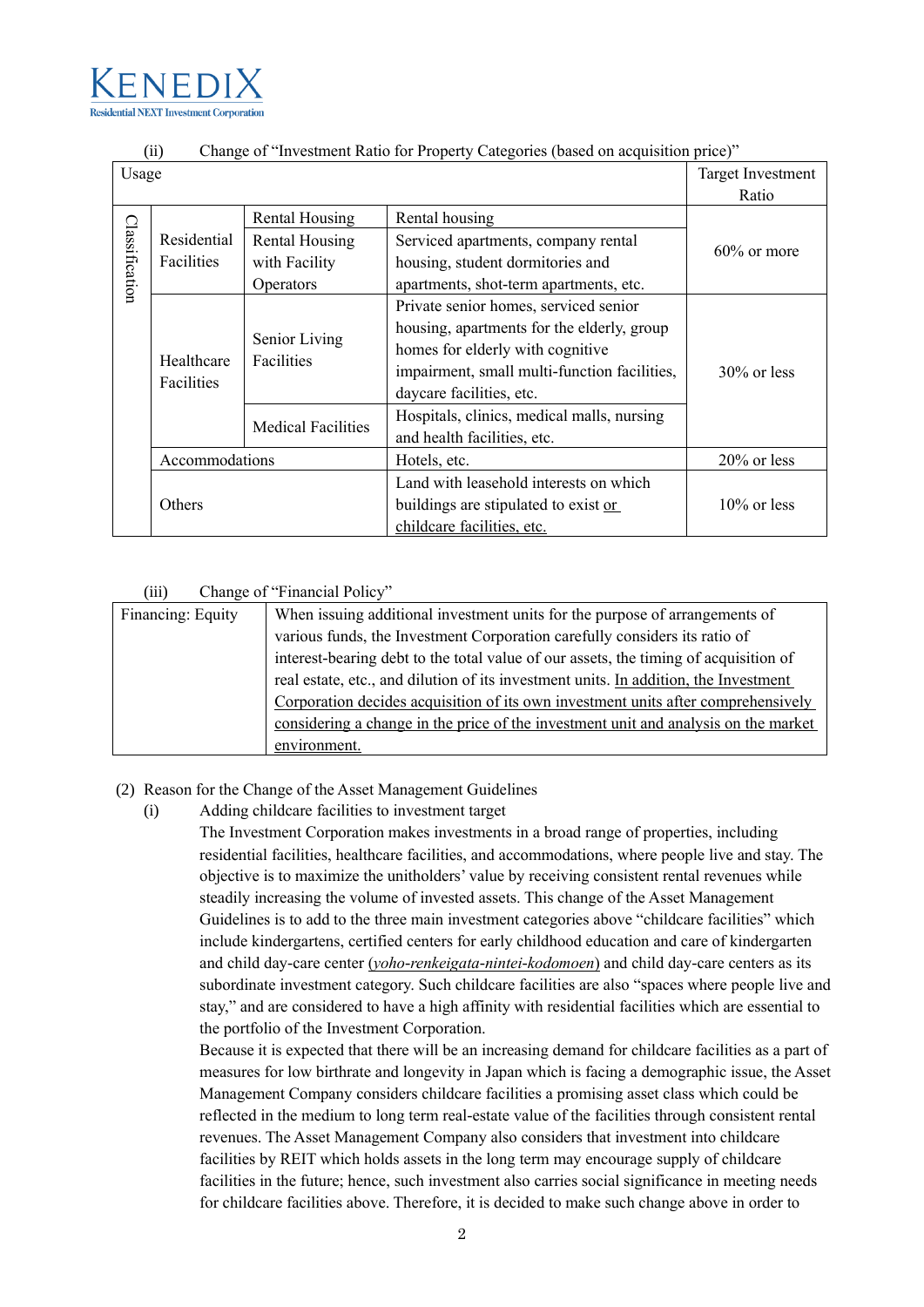

create social value through investment into childcare facilities and to secure flexible investment opportunities.

- (ii) Adding provisions concerning acquisition of its own investment units The Investment Corporation adds the provisions concerning acquisition of its own investment units as one of the means to enhance unitholders' medium to long term value in continuing the management seeking to maximize its unitholders' value with intent to establish a system for flexible management according to the future market situation and a change of the price of the investment units. Such provisions are added to the policy on equity finance in the financial policy on management of the Investment Corporation's assets by the Asset Management Company. Such addition does not mean that the Investment Corporation has made any specific decision on acquisition of its own investment units.
- 2. Partial Change of the Rules of Pipeline Meeting
	- (1) Change of the rules of pipeline meeting

The Asset Management Company is entrusted with asset management of not only the Investment Corporation, but also Kenedix Office Investment Corporation, Kenedix Retail REIT Corporation and Kenedix Private Investment Corporation. The Asset Management Company has established the rules of pipeline meeting which specify priority rights of consideration of sales information on real estate, etc. which the Asset Management Company obtains, for the purpose of adjustment of competition for opportunities of acquisition among investment corporations which entrust their asset management to the Asset Management Company. Because the change of the Asset Management Guidelines adds childcare facilities to the Investment Corporation's subordinate investment categories, the rules of pipeline meeting shall be changed to reflect the changes including creation of orders of priority rights of consideration for childcare facilities. Major changes of the rules of pipeline meeting are as follows:

(i) Creation of priority rights of consideration for childcare facilities:

| Childcare facilities                  |                                    |  |  |  |
|---------------------------------------|------------------------------------|--|--|--|
| Total floor area per facility $(m^2)$ | First priority                     |  |  |  |
|                                       | <b>Residential REIT Department</b> |  |  |  |

(ii) Creation of definition of childcare facilities, assets subject to priority rights of consideration (the underlines indicate the changes)

| Before change   | After change                                                                                                                                                                                                             |
|-----------------|--------------------------------------------------------------------------------------------------------------------------------------------------------------------------------------------------------------------------|
|                 | "Childcare facilities" mean real estate in which<br>kindergarten, certified centers for early childhood<br>education and care of kindergarten and child                                                                  |
| (Newly created) | day-care center<br>(yoho-renkeigata-nintei-kodomoen), child<br>day-care centers and any other equivalent thereto<br>occupy the largest floor area among the floor area<br>for each usage of buildings which comprise the |
|                 | real estate under the Building Standard Act, or<br>assets backed by them.                                                                                                                                                |